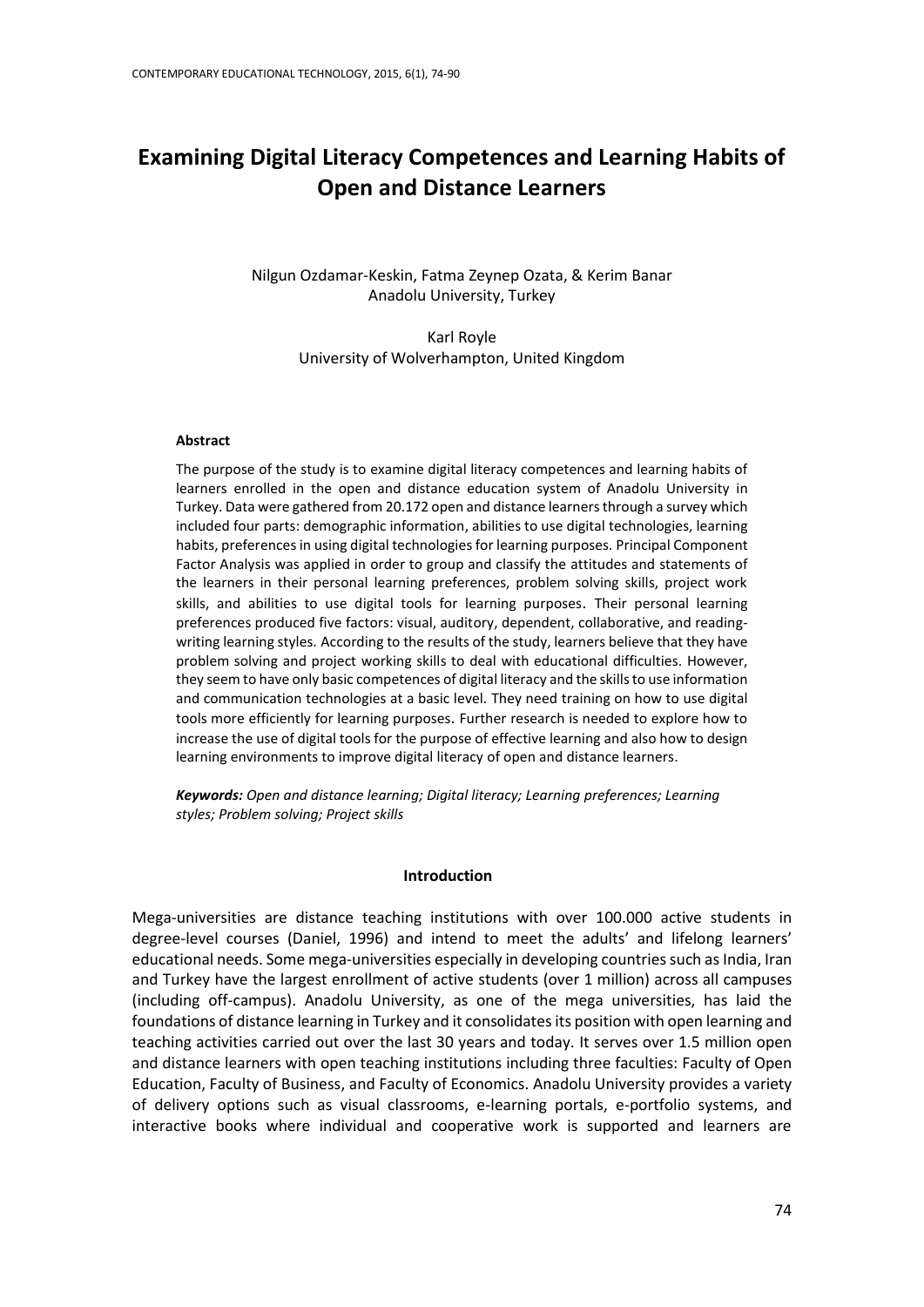encouraged to use technology in their learning. These groups of learners are quite diverse in terms of age, digital literacy competencies, and learning habits.

This study is a part of "A Multiplatform M-Learning System for More Qualified Courses in ICT Era" project sponsored by the British Council and Anadolu University. The focus for the project is the development, deployment, and evaluation of a mobile application to support undergraduate/graduate programs (Ozdamar-Keskin et al., 2012). Anadolu University, Okan University, and the University of Wolverhampton have worked together on surveying the digital 'habits', which is access, expectations, and experiences of mobile digital technologies of their staff and student populations. This study examines the abilities of Anadolu University's open and distance learners to use digital technologies in digital life and to use these technologies for the purpose of effective learning; it also identifies the general profile of learners by analyzing their digital literacy and learning habits for designing mobile qualified courses. The findings gathered in the study may be used to assess the learner needs regarding digital literacy. Thus, administrators, education developers, researchers working on innovative or creative learning projects may benefit from understanding the learner profiles in these areas by making a greater match or fit between learners and the programs.

# **Digital Life, Digital Literacy, and Learning Habits**

With the opportunities provided by information and communication technologies, the most important value of the 21st century is 24/7 access to information in the fastest way within the frame of one needs. With the advent of mobility, digital tools have become an inseparable part of people's lives and also enhanced three meaningful factors such as speed, virtuality, and networking (Rivoltella, 2008). According to a recent report published by the International Telecommunications Union (2013), there are 7 billion mobile customers throughout the world; 27% of these users benefit from 3G/4G mobile services. The latest numbers which were announced in 2013 by Apple show that 50 billion applications have been downloaded in the last 5 years. Many people access to information they need via web sites such as Google, YouTube, and Wikipedia. E-mail is the most popular tool among people preferred for sending and receiving messages quickly. Online banking and shopping is spreading among people from day to day, social networks like Facebook and Twitter are encouraging people to cooperate by setting the content of communication and sharing it. As it is usually observed, no matter how old people are, using digital technologies in the digital era have become a vital need (Goodfellow, 2011).

Individuals using digital tools in the information age have turned into participative and active individuals who gather, process, and produce information (Sharkey & Brandt, 2008). A digital literate person uses technology effectively in order to do research, reach information sources, read-write and comment efficiently, make reasonable choices, and make right decisions. Digital literacy encourages curiosity and creativity and also enables the individual to evaluate the information that has been gathered in a critical way. By increasing the ability to use digital resources, digital literacy helps individuals feel themselves relatively secure at technology usage (McLoughlin, 2011). However, today still many people are in need of training so that they can use and manage the multiple and loose information network with the help of technology (FutureLab, 2010).

Digital literacy is described as creating social mores within individuals' private lives and the ability to reflect on this process using digital tools appropriately. Further, digital literacy involves identifying digital resources and content, reaching, managing, combining, evaluating, and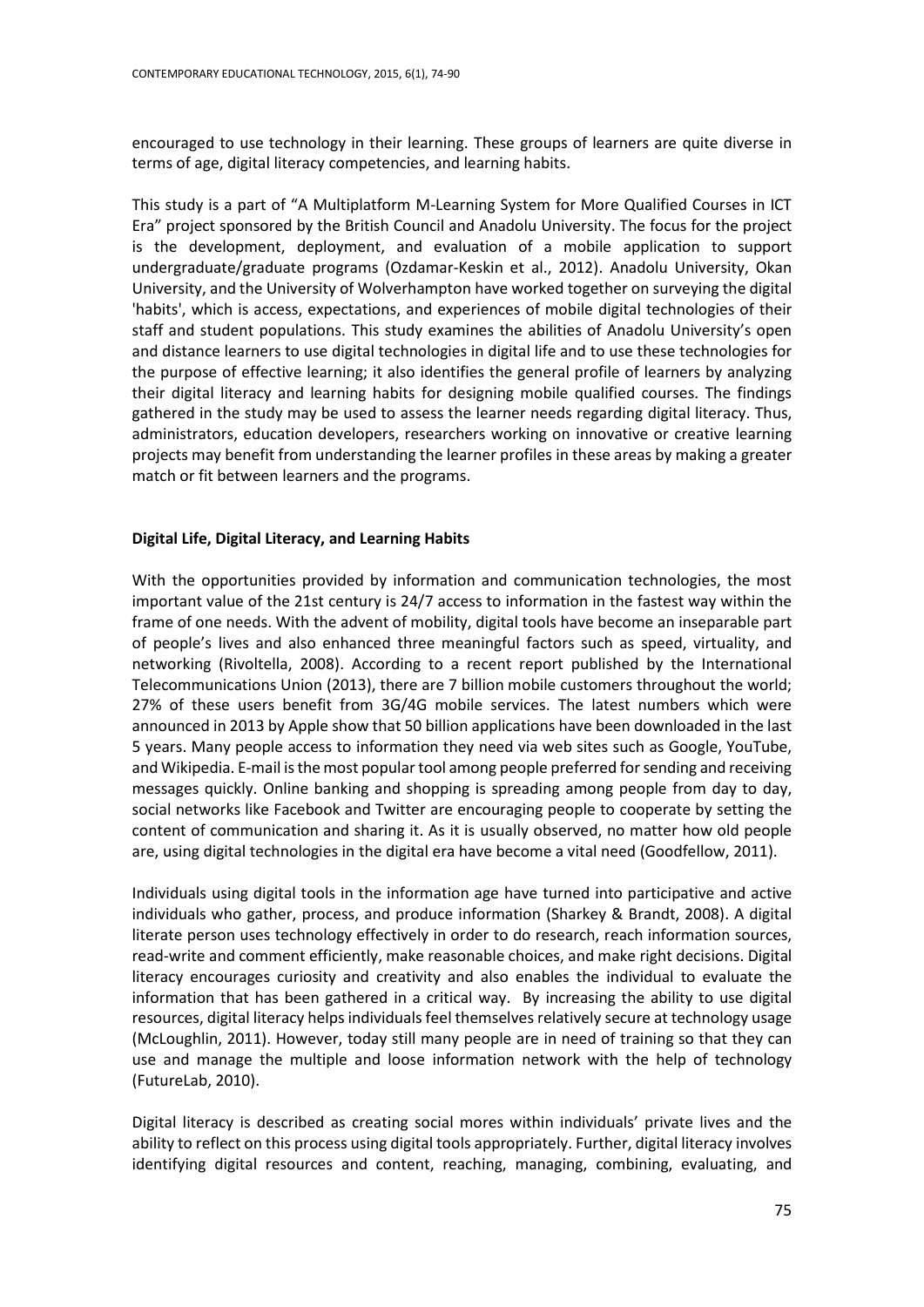making analysis/synthesis, forming new data, creating new ways of media expressions and making it possible to communicate with others (Martin, 2008). Digital literacy requires multiple literacy skills (Shariman, Razak, & Noor, 2012). As seen in Table 1, in the field of educational technology the sub-discipline areas of digital literacy are; computer literacy, technology literacy, information literacy, media literacy, visual literacy, and communication literacy (Covello, 2010; Goodfellow, 2011; Simsek & Simsek, 2013).

Digital technologies which people use and are influenced by are multiple, rich, and complex. Digital literacy is related to learners' abilities to find and choose reliable as well as relevant information within complex networks (Gilster, 1997). A digitally literate person knows the most effective and efficient ways to reach the information he/she needs. That is why, he/she has a good grasp of ways of searching information. Digital literacy is knowing how to select and use the digital technologies where, when, and in a purposeful way. Digital literacy is also related to critical thinking about the opportunities and benefits of digital technologies used frequently such as Web 2.0, social networks, and mobile applications (McLoughlin, 2011).

Table 1. Subdisciplines of Digital Literacy

| Sub-Discipline             | Definition                                                                                                                                                                                                                                                                                                                                                                                                                        |
|----------------------------|-----------------------------------------------------------------------------------------------------------------------------------------------------------------------------------------------------------------------------------------------------------------------------------------------------------------------------------------------------------------------------------------------------------------------------------|
| Information Literacy       | Finding and locating sources, analyzing and synthesizing the material,<br>evaluating the credibility of the source, using and citing ethically and legally,<br>focusing topics and formulating research questions in an accurate, effective,<br>and efficient manner.                                                                                                                                                             |
| Computer Literacy          | An understanding of how to use computers and application software for<br>practical purposes.                                                                                                                                                                                                                                                                                                                                      |
| Media Literacy             | A series of communication competencies, including the ability to access,<br>analyze, evaluate and communicate information in a variety of forms including<br>print and non-print messages.                                                                                                                                                                                                                                        |
| Communication<br>Literacy  | Learners must be able to communicate effectively as individuals and work<br>collaboratively in groups, using publishing technologies (word processor,<br>database, spreadsheet, drawing tools), the Internet, as well as other<br>electronic and telecommunication tools.                                                                                                                                                         |
| Visual Literacy            | The ability to 'read,' interpret, and understand information presented in<br>pictorial or graphic images; the ability to turn information of all types into<br>pictures, graphics, or forms that help communicate the information; a group<br>of competencies that allows humans to discriminate and interpret the visible<br>action, objects, and/or symbols, natural or constructed, that they encounter in<br>the environment. |
| <b>Technology Literacy</b> | Computer skills and the ability to use computers and other technology to<br>improve learning, productivity, and performance.                                                                                                                                                                                                                                                                                                      |

From another perspective, digital literacy is the social process of creating the meaning (Future Lab, 2010). It enables the learners to become active participants in their educational, social, cultural, and intellectual life. As digital technologies provide opportunities for team work, it develops the skills to work with different types of people. For example, Wiki web sites encourage cooperation by allowing the learners to write a text, edit and update it. Google Docs, an online web based application, enables text based documents to be uploaded whereas it also maintains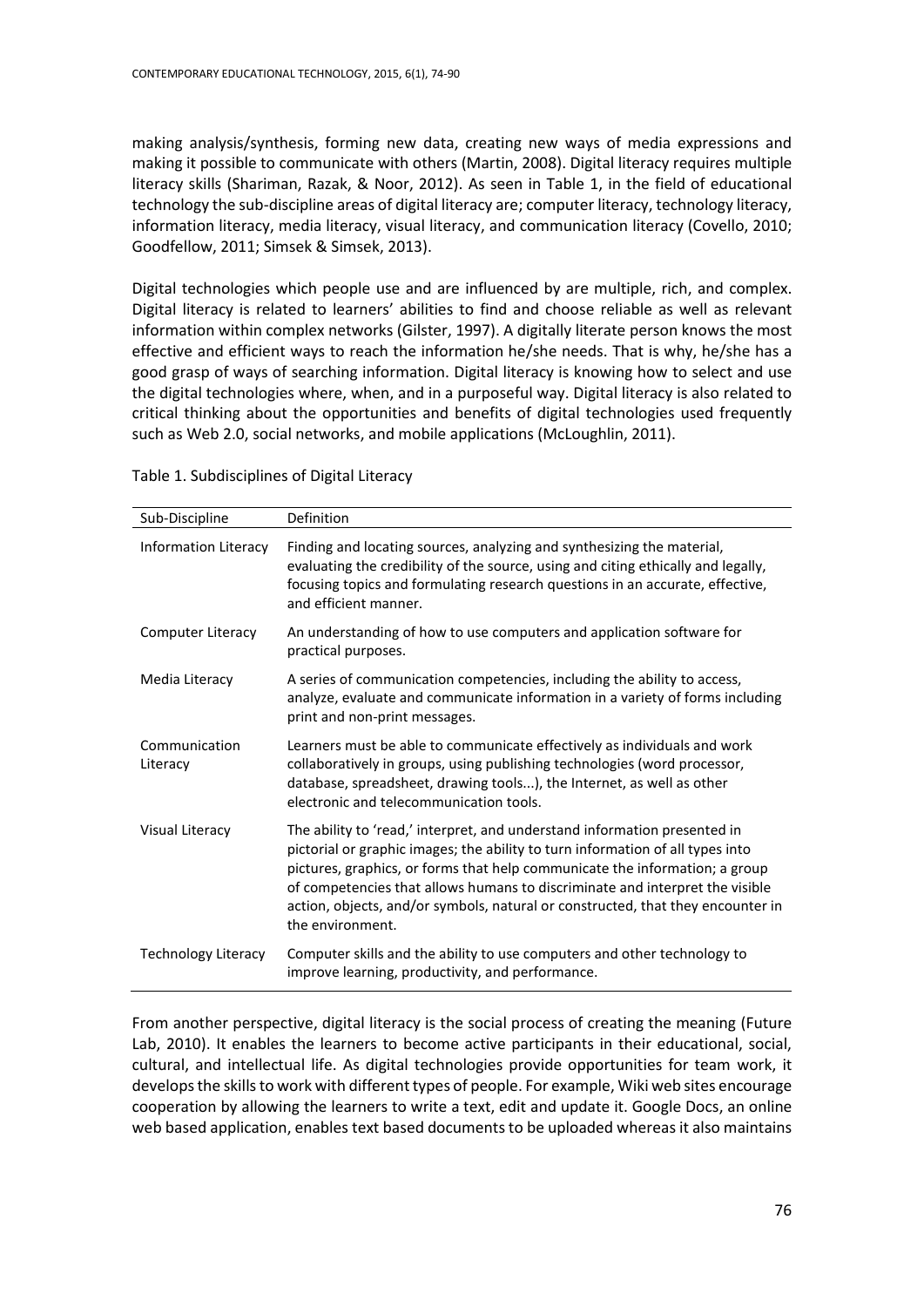a ground for sharing documents among computers connected to Internet and allows people to edit texts by teamwork.

# **Learning Style**

Learning style is considered as an important feature for learner preferences. The term of "learning style" refers to the view that different people learn information in different ways (Ozata & Ozdamar-Keskin, 2014). It is related to one's characteristic ways of perceiving, processing, and interpreting information (Simsek, 2004). There are a number of different learning style models in the literature. We have chosen Fleming and Mills's VARK Model and Grasha and Reichmann's Learning Style Model to clarify our research objectives.

Fleming and Mills's VARK (**V**isual, **A**uditory, **R**eading, **K**inesthetic) Model (1992) refers to four learning style dimensions (http://www.vark-learn.com/english/page.asp?p=categories). *Visual learning style* (the depiction of information in maps, diagrams, charts etc.), *Auditory learning style* (the preference for information that is "heard or spoken."), *Reading-writing learning style* (the preference for information displayed as words), *Kinesthetic learning style* (the preference related to the use of experience and practice (simulated or real). On the other hand, Grasha and Reichmann's Learning Style Model (1996) classifies learning styles by three dimensions and six learning styles [\(http://academic.cuesta.edu/wholehealth/disted/about\\_styles.htm\)](http://academic.cuesta.edu/wholehealth/disted/about_styles.htm). *Avoidant or participant learning styles* (Avoidant students are not enthusiastic about learning content and attending class while participant students enjoy going to class and take part in as much of the course activities.) *Competitive or collaborative learning styles* (Competitive students who learn material in order to perform better than others in the class while collaborative students enjoy working with their peers and learning by sharing ideas and talents.) *Dependent or independent learning styles* (Dependent students show little intellectual curiosity and who learn only what is required while independent students who like to think for themselves and are confident in their learning abilities).

# **The Purpose of the Study**

The purpose of this study is to examine the digital literacy competences and learning habits of open and distance learners at Anadolu University. Within this context, the research questions are listed as follows:

- 1. What are the abilities of the learners to use the digital technologies in digital life?
	- a. Which digital technologies do the learners have access to?
	- b. How often do the learners use digital technologies?
	- c. What are the purposes of the learners in using digital technologies?
- 2. What are the learning habits of the learners?
	- a. What are the personal learning preferences of the learners?
	- b. What do learners think/believe about their own problem solving skills?
	- c. What do learners think/believe about their own project working skills?
- **3.** What are the abilities of the learners in using digital tools for learning purposes?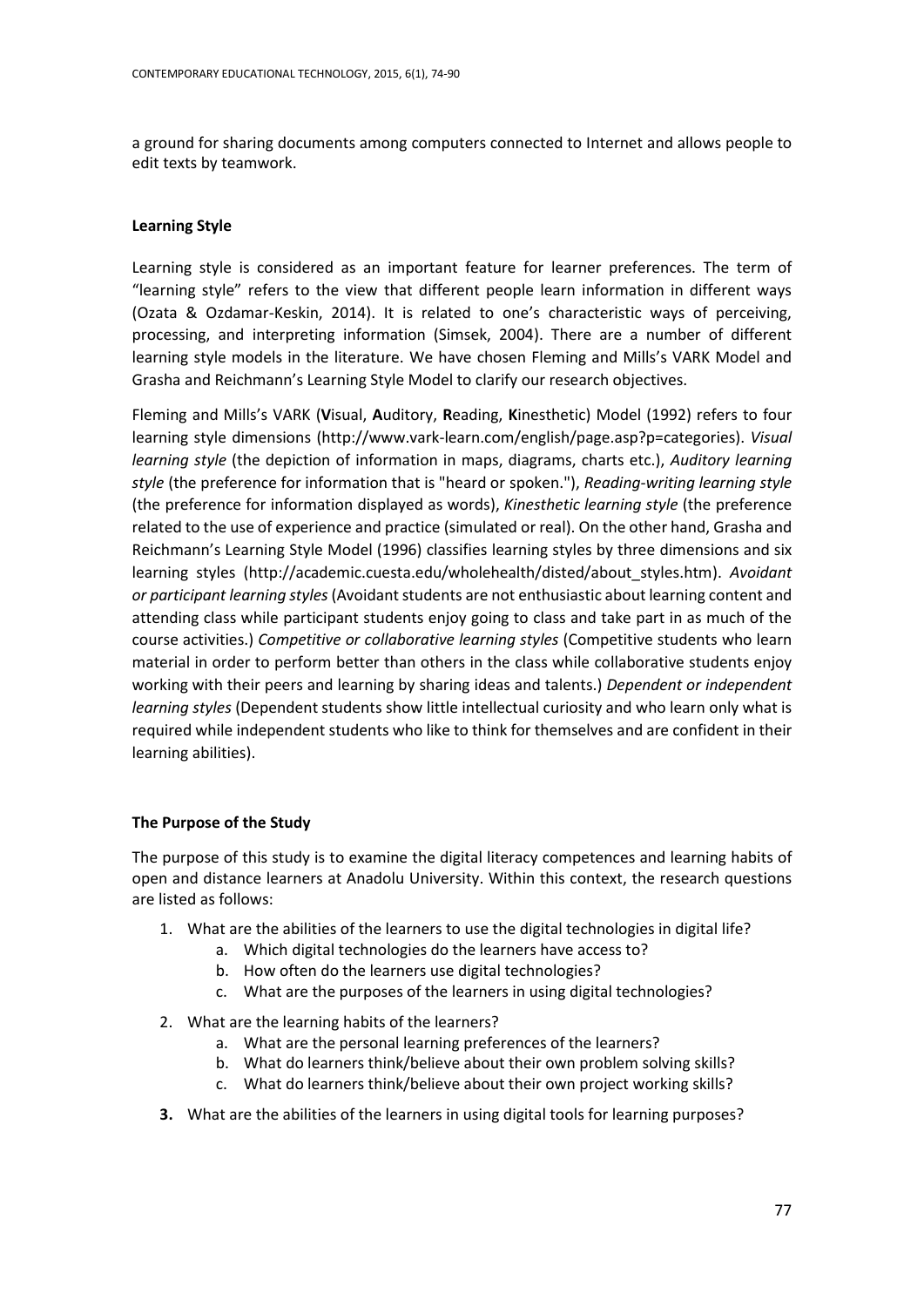### **Research Design**

Survey methodology was used in this study. The survey consists of four parts: demographic information, abilities to use digital technologies, learning habits, preferences in using digital technologies for learning purposes. The survey was developed by Wolverhampton University Center for Development and Applied Research in Education. After being translated into Turkish, it was submitted to experts' opinion and took its final shape after a pilot study. The survey was issued electronically, was distributed via SMS and e-mail to the open and distance learners in 2012. The data were gathered from 20.172 open and distance learners enrolled in the open and distance education system of Anadolu University including three faculties as Open Education Faculty, Faculty of Business, and Faculty of Economics. The number of the participants in the present study has exceeded the required minimum number (16.406) of respondents needed at the margin error of 10 percentage points when the population has more than 1.500.000 respondents.

Descriptive data analysis was used for demographic information. The Principal Component Factor Analysis was applied in order to group and classify the attitudes and statements of the learners in their personal learning preferences, problem solving skills, project work skills and abilities to use digital tools for learning purposes. The overall Cronbach's Alpha reliability coefficient for the entire scale was calculated to be 0.74. We used Cronbach's alpha to estimate the scale of consistency among items in the group. The Cronbach's alpha is generally accepted upon the level of 0.70, albeit it is acceptable at 0.60 in exploratory research (Hair et al., 1998).

### **Background of Participants**

When we analyze the demographic data of the learners (20.172) who participated in the study, the percentage of male (56%) is not far from the percentage of female (44%) and participants were mainly in 21-25 (8.266 learners) and 26-35 (6.854 learners) age groups. The majority of the participants were in their 1st, 2nd and 3rd year of the open and distance learning period. When the demographic data of the learners were examined by faculty, the majority were in the Open Education Faculty. Table 2 gives the demographic details of the participants.

| <b>Properties</b> | %  | <b>Properties</b>                            | %  |
|-------------------|----|----------------------------------------------|----|
| <b>Gender</b>     |    | <b>Faculty</b>                               |    |
| Male              | 56 | <b>Faculty of Economics</b>                  | 20 |
| Female            | 44 | <b>Faculty of Business</b><br>Administration | 35 |
| Age               |    | Faculty of Open Education                    | 45 |
| 18-20             | 8  | Year                                         |    |
| $21 - 25$         | 41 | First year                                   | 27 |
| $26 - 35$         | 34 | Second year                                  | 25 |
| 36-45             | 13 | Third year                                   | 24 |
| 46-55             | 3  | Fourth year                                  | 15 |
| 56 and above      | 1  | More than 4 years                            | 9  |

Table 2. Demographic Details of the Participants (N=20.172)

# **The Survey Design**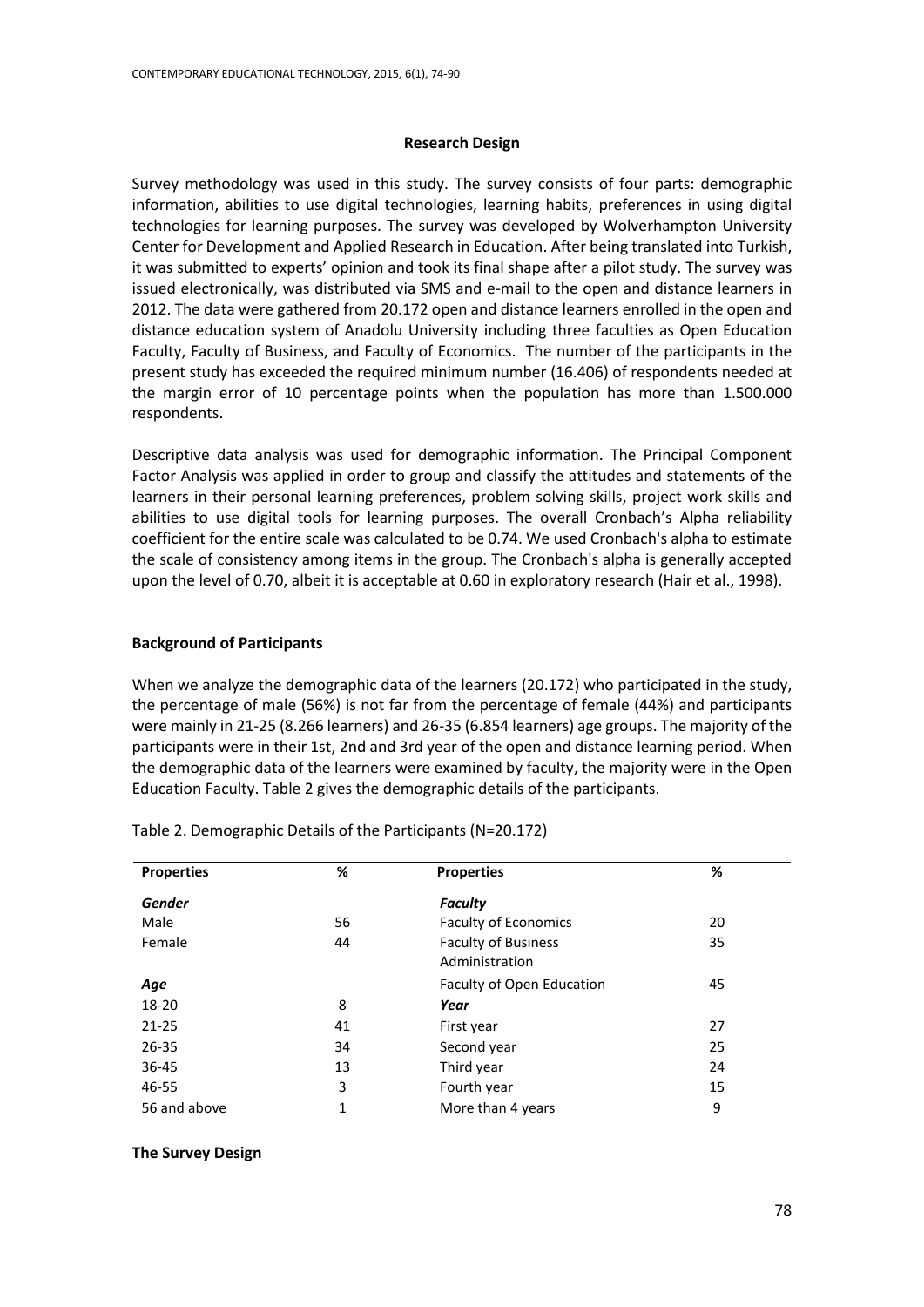The survey used for the digital habits of learners was derived from previous work by Royle and Hadfield (2012), Hadfield et al. (2009), Claxton et al. (2004), Kay et al. (2009), Kerrigan (2012). These sources all underpinned the various sections of the survey in an attempt to map the digital life and habits of learners.

Apart from the biographical Section 2, Section 3 through Section 5 dealt with the issues relating to the specific sets of values and attributes pertaining to the sources above. These were supplemented by some questions related to current technologies which had been implemented since the first questionnaires that were used and designed in previous projects. Section 3 concentrated on learners' learning orientation, referencing the work of Hunt, Eagle, and Kitchen, 2004 and the work of Claxton et al. (2004) on notions of learning power which includes the following classifications:

- *Resilience:* Being ready, willing and able to work through difficulties.
- *Resourcefulness:* Being ready, willing and able to learn in different ways.
- *Reflectiveness:* Being ready, willing and able to become more strategic about learning.
- *Reciprocity:* Being ready, willing and able to learn alone or with other people, using communication skills and empathy

The purpose of this section was to note the extent to which students preferred working in a way that was compatible with remote and distance learning and how much support they would need. In particular, it was expected to provide information on how much knowledge learners have about the way they like to learn and their knowledge about being an effective learner. This gives insight into the gaps in students' knowledge about learning and how they might become better and more independent learners. It may point to a need for learning designers to focus on the processes of learning such as reflection on performance and self-evaluation of a range of learning dispositions. In previous studies, it was noted that students would have a tendency to over report their abilities in certain areas so it was important to consider any negative responses in the survey carefully.

Section 4 of the survey was predominantly based on the classification of Next Generation User Skills (NGUS) as described by Kay et al. (2009). NGUS looked at the needs of industry, learners' existing digital literacies and the products from existing curricula including 34 sets of ICT competencies to develop a framework around 5 groups. Two competency groups that represent the underpinning foundations of personal confidence are assumed to be required by all users:

- Digital Literacy including safe and social conduct
- Digital Independence including management of the IT environment

These support three broad and complementary areas of competence:

- $\bullet$  Inquiry including the ability to investigate resources
- Participation including the ability to collaborate
- Production  $-$  including ability to create media"

Thus, Section 4 of the survey used these competencies so that a picture of learners' capabilities would emerge that may be vital for designing learning for different cohorts/age groups and dispositions. Therefore, this section would tell us which skills learners possess in terms of their use of technology. This allows designers and educators to realize the extent to which learners actually possess the skills with technology and enables them to consider how those skills can be acquired or improved. This may also show educators' practices, knowledge, and skills so that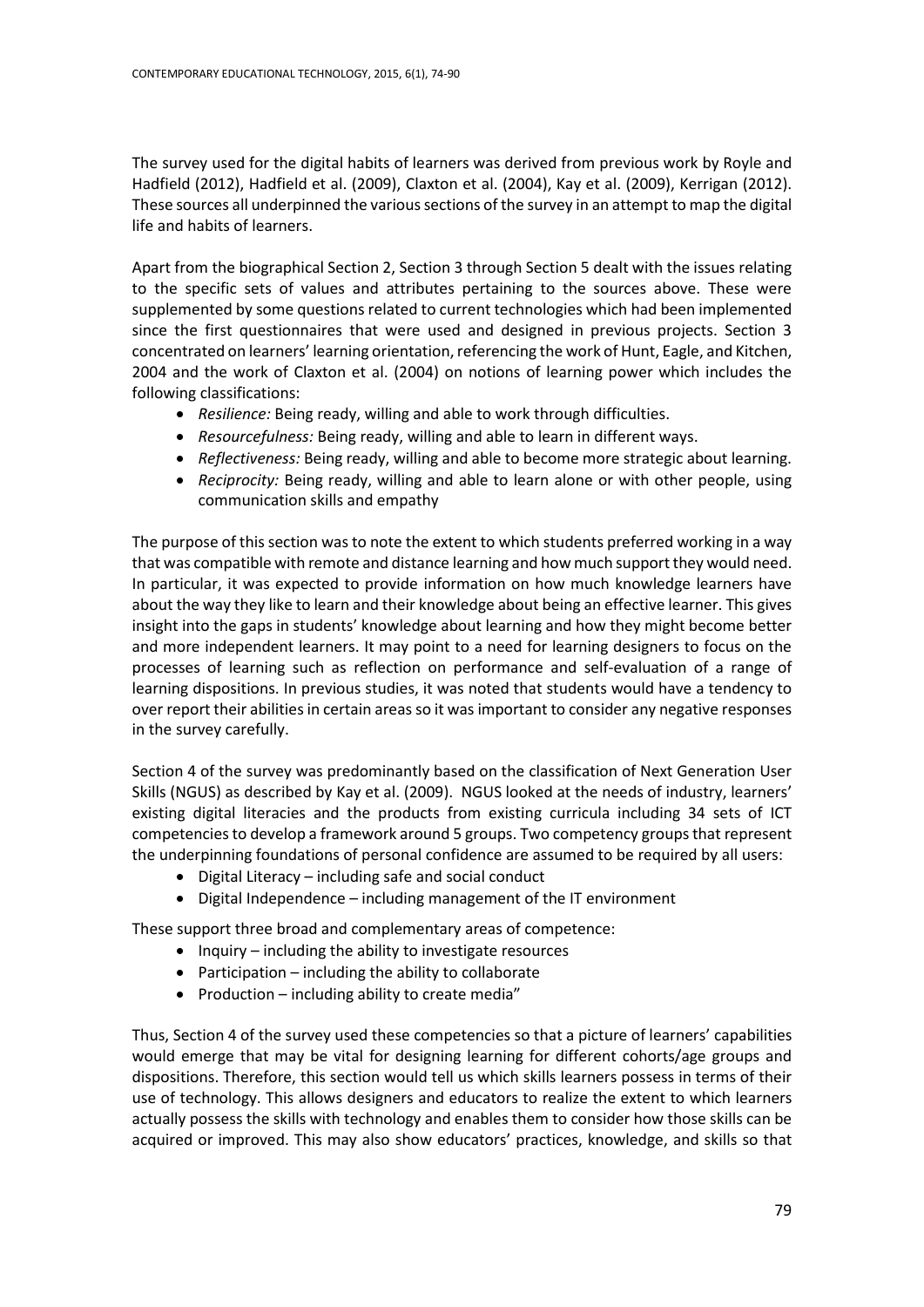students can learn effectively. It is also useful to recognize the skills that students possess so that these can be used to mentor and coach others.

The final section of the survey combines learners' non educational use of technology with the key question of "how they use the technology they have". This section was derived from previous questionnaires and from the work of Kerrigan (2012) and the Digital Literacies in Transition Project. This section focuses on the use of technologies for a variety of purposes including studying and learning. In particular, this section provides insights into what learners are engaging with digitally at home and when not studying. This should also give insights into which platforms can be used to reach users although there are ethical issues about invading learners' space that need further investigating. However, great inroads have been made in this area, particularly in the use of Facebook for learning but this should be tempered by a responsibility to engage learners thinking in regard to an NGUS area, such as maintaining and protecting their digital identity online and safety. For educators and designers, an awareness of their learners' digital habits should allow them to construct learning events that transfer those habits into institution derived formal digital learning.

# **Findings and Discussion**

# **Learners' Abilities to Use Digital Technologies**

In this section, findings regarding open and distance learners' ownership of information and communication technologies and their frequencies of usage as well as their purposes of using technology are presented.

# **Ownership of Information and Communication Technologies**

The majority of the respondents have personal computers at their houses (92%). However, it appears that 36% of the computers are used only by the learners and 46% of the computers are located in the learners' own room. In other words, it has been observed that most of the learners who have personal computers share their computers with other family members. When it comes to the Internet connection used in the houses, 54% preferred wireless network and it was observed that 12% owned a personal computer without Internet connection at their house.

When other digital tools are in question, mobile phones with internet access (55%), laptops (48%) and desktops (46%) are the most common ones that the learners possess. These tools are followed by digital cameras (44%), smart phones (28%) and iPod or MP3 players (24%). The percentage of the respondents having a mobile phone with internet access (55%) is higher than the percentage of the respondents having a smart phone (%28) and the percentage of the respondents having a mobile phone without Internet access (20%). Further, it is seen that the percentage of holding a game console (10%), netbook (9%), tablets (6%) and e-book reader, kindle or nook is comparatively low. The ownership of proper technology is an important issue and this situation may create serious challenges in term of improving learners' digital literacy skills.

# **The Frequency of Using Technology and the Purposes**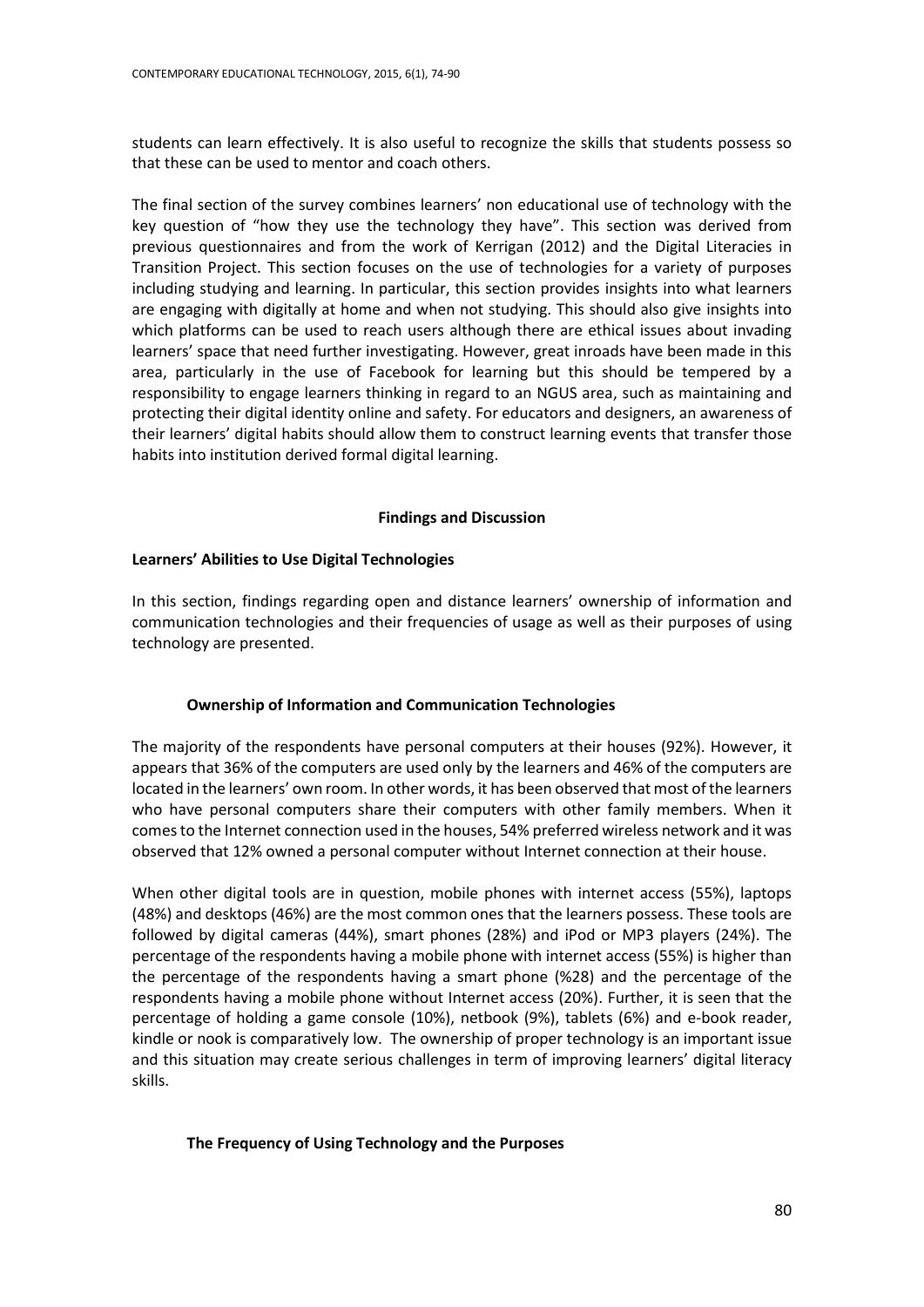Most of the respondents stated that they spend around 2-3 hours in a day online. Among the participants 17% spend between 4-6 hours online and 15% spend more than 6 hours a day. Figure 1 presents the use of digital tools and respondents' purposes in using digital tools.



Figure 1. Participants' Habits of Using Digital Tools

Respondents' purposes in using current web sites and digital tools were also evaluated. However, the web sites and digital tools in question are not commonly used by them. It was seen that digital tools are mainly used for social purposes or within the frame of personal interests. Music web sites, mobile applications, Twitter, YouTube, e-mail and Gittigidiyor (a popular shopping website in Turkey such as eBay) are the top tools of the learners used for these purposes. It is observed that these tools are used rarely for the purpose of education. The learners with the study/learning purpose preferred, by order, e-mail, mobile applications, YouTube and other video sharing web sites.

# **Learning Habits**

In this section, open and distance learners' personal learning preferences, problem solving skills, and project working skills are analyzed.

# **Personal Learning Preferences**

Five factors were obtained as a result of the factor analysis carried out for the purpose of identifying the personal learning preferences of the learners (Table 3). The alpha values of the first three factors are 0.716, 0.714 and 0.732 respectively, representing high internal consistency of these components. However, the alpha values of the fourth ( $\alpha$  = 0.512) and the fifth ( $\alpha$  = 0.347) factors are quite low, due to the very limited number of items. These five factors explain 57% of the total variance.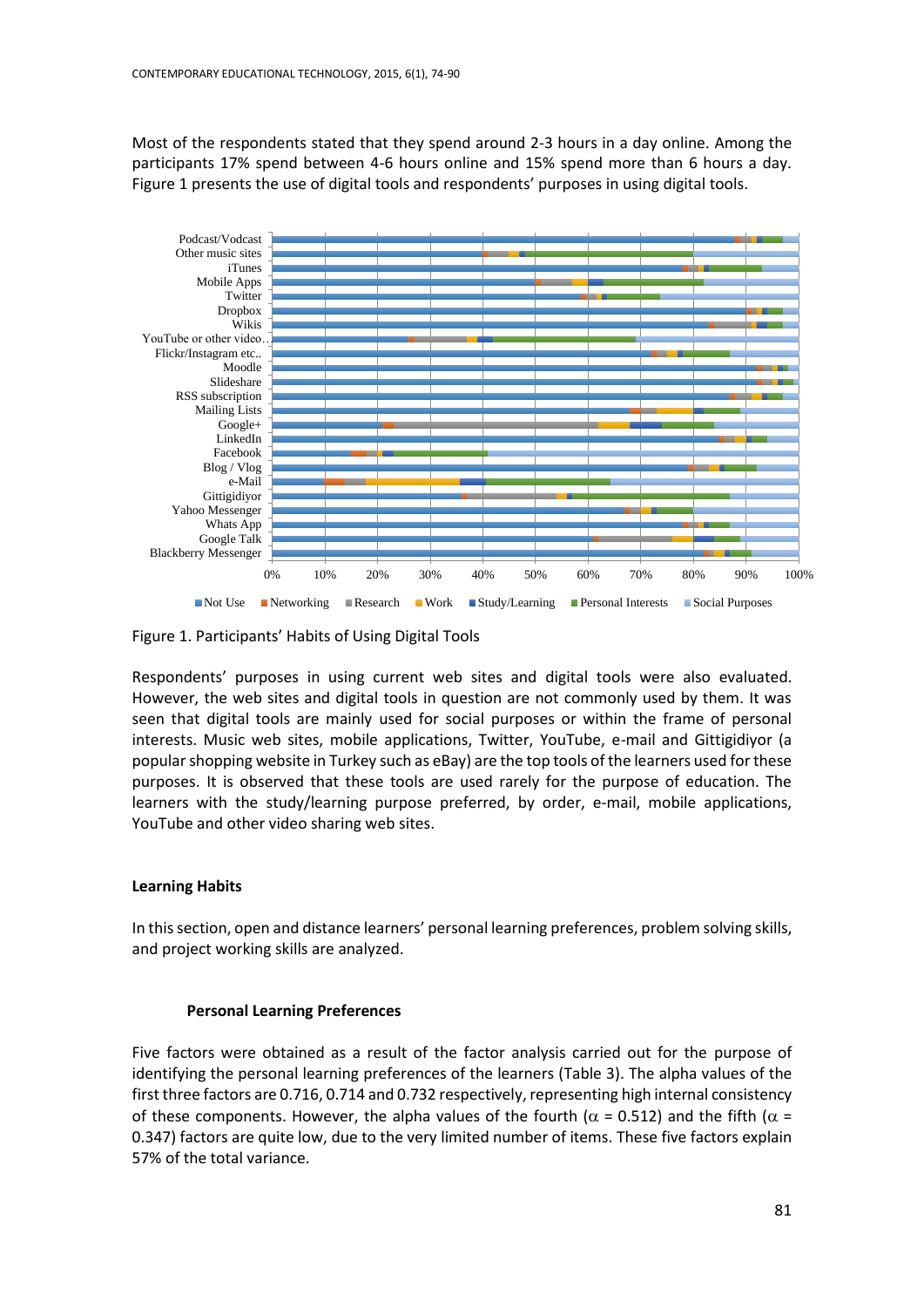The first factor represents the learners' "visual learning style" and it has 4 sub items. This factor points out the attitude where students remember the graphics and visuals more than something they listen or read and they prefer to get help from the graphics and visuals while learning new things. The percentage of the variance which is explained in the factor analysis displays the relative importance of the factors (Altunisik et al., 2012). According to this first factor "visual learning style" explains the biggest part of the variance with a ratio of 23%. This preference includes the depiction of information in maps, diagrams, charts, graphs, flowcharts, labeled diagrams, and all the symbolic arrows, circles, hierarchies and other devices that people use to represent what could have been presented in words. (Fleming & Mills, 1992; Hunt, Eagle, & Kitchen, 2004). Using game/simulation, picture and graphics during the learning process are the important elements observed in this factor.

The second factor represents students "auditory learning style" and it has 4 sub items. This factor refers to the attitude where students prefer listening to the things that are being told instead of reading. "Auditory learning style" explains 11% of the total variance. This perceptual mode describes a preference for information that is "heard or spoken" (Fleming & Mills, 1992). The item with the highest ratio within this factor is to prefer listening to an instructor instead of reading the course materials.

The third factor represents the "dependent learning style" and it has 2 sub items. Dependent learning refers to an expert guided course preference. Students who prefer dependent learning think that education is finding the "right answer" and this information is perceived to be held by the lecturer (Grasha & Reichmann, 1996; Hunt, Eagle, & Kitchen, 2004). The factor in the study covers the students' preference to work with an expert and face to face and explains 8% of the total variance. The mean of these items shows that learners are concerned about studying with an expert face to face.

The fourth factor represents learners' "collaborative learning style" that is a preference of working collaboratively rather than working alone and it has 4 sub items. It covers the facts like learning within a group or doing collective work (Grasha & Reichmann, 1996). This factor explains 8% of the total variance. The item with the lowest ratio within this factor is desire to do a collective work online.

The fifth and the last factor represents the "reading and writing learning style" and it has 2 sub items. Within this factor, the attitudes of the learners showing their preference on reading the written materials related with the course rather than listening are stated. This factor explains 6% of the total variance. However, the answers students have given demonstrate that choice of learning by written material is not very high.

|  |  | Table 3. Factor Analysis Results for Personal Learning Preferences (N=20.172) |  |
|--|--|-------------------------------------------------------------------------------|--|
|--|--|-------------------------------------------------------------------------------|--|

| Items | ΙVΙ | -- | ---- |
|-------|-----|----|------|
|       |     | ັ  | כוש. |
|       |     |    |      |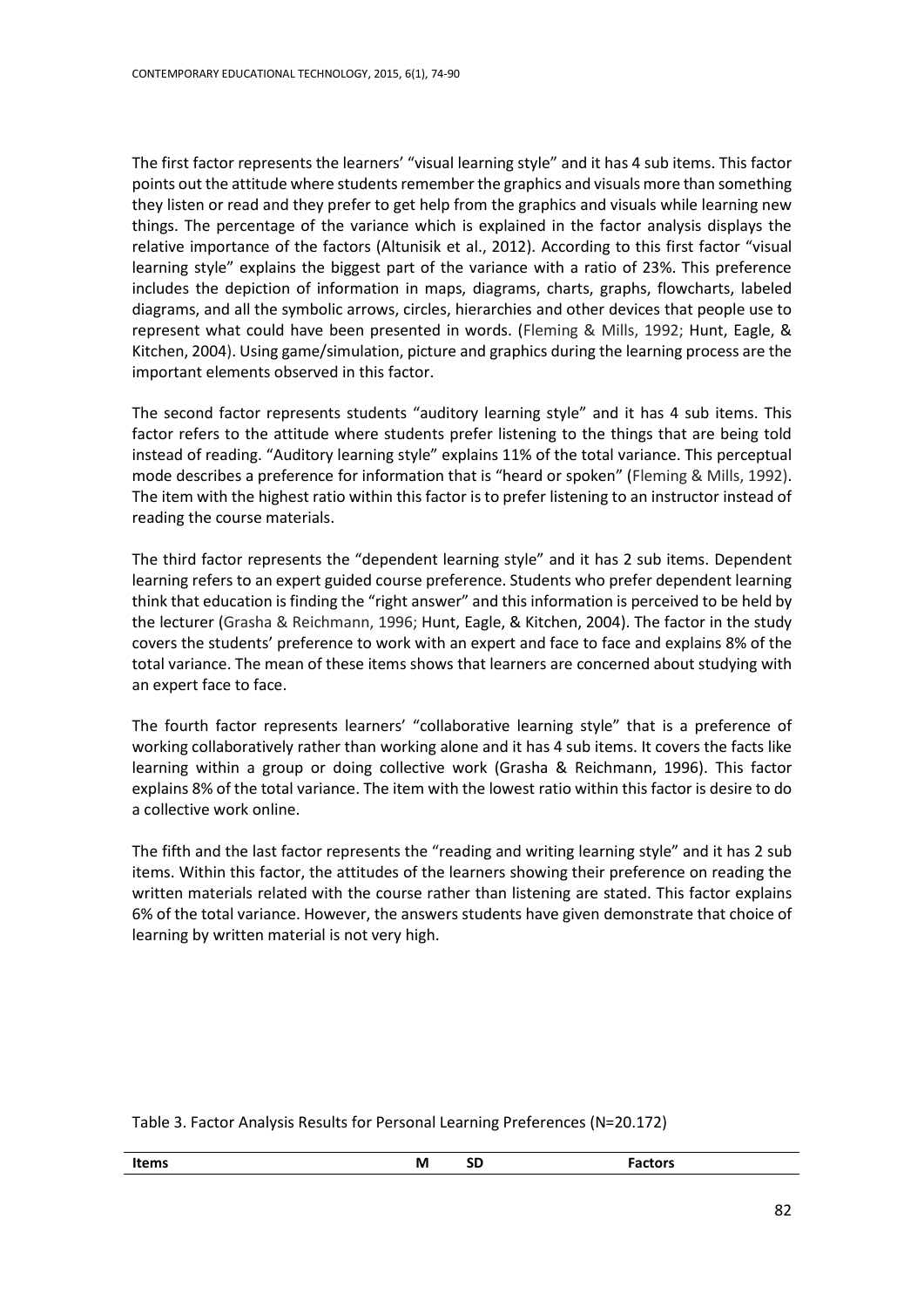| $\mathbf{2}$<br>1<br>3<br>4<br>5<br><b>1st Factor: Visual Learning Style</b><br>I prefer to obtain new information by<br>figures or graphics rather than written<br>2,83<br>,81<br>,775<br>or oral means.<br>I remember better the things that I see<br>on pictures or on graphics more than<br>2,89<br>,79<br>,766<br>the things I listen or read.<br>I like to use game and simulation in<br>2,94<br>,80<br>,652<br>learning.<br>I draw simple graphics, figures or charts<br>2,79<br>,77<br>,651<br>to summarize the course subjects.<br>2nd Factor: Auditory Learning Style<br>I prefer listening to reading.<br>2,70<br>,83<br>,755<br>I understand better if someone tells me<br>2,82<br>,86<br>,707<br>the subject instead of reading.<br>I remember better the things I heard<br>2,40<br>,81<br>,669<br>rather than the things I saw. |
|-----------------------------------------------------------------------------------------------------------------------------------------------------------------------------------------------------------------------------------------------------------------------------------------------------------------------------------------------------------------------------------------------------------------------------------------------------------------------------------------------------------------------------------------------------------------------------------------------------------------------------------------------------------------------------------------------------------------------------------------------------------------------------------------------------------------------------------------------|
|                                                                                                                                                                                                                                                                                                                                                                                                                                                                                                                                                                                                                                                                                                                                                                                                                                               |
|                                                                                                                                                                                                                                                                                                                                                                                                                                                                                                                                                                                                                                                                                                                                                                                                                                               |
|                                                                                                                                                                                                                                                                                                                                                                                                                                                                                                                                                                                                                                                                                                                                                                                                                                               |
|                                                                                                                                                                                                                                                                                                                                                                                                                                                                                                                                                                                                                                                                                                                                                                                                                                               |
|                                                                                                                                                                                                                                                                                                                                                                                                                                                                                                                                                                                                                                                                                                                                                                                                                                               |
|                                                                                                                                                                                                                                                                                                                                                                                                                                                                                                                                                                                                                                                                                                                                                                                                                                               |
|                                                                                                                                                                                                                                                                                                                                                                                                                                                                                                                                                                                                                                                                                                                                                                                                                                               |
|                                                                                                                                                                                                                                                                                                                                                                                                                                                                                                                                                                                                                                                                                                                                                                                                                                               |
|                                                                                                                                                                                                                                                                                                                                                                                                                                                                                                                                                                                                                                                                                                                                                                                                                                               |
|                                                                                                                                                                                                                                                                                                                                                                                                                                                                                                                                                                                                                                                                                                                                                                                                                                               |
| I prefer listening to the instructor rather<br>3,02<br>,82<br>,632<br>than reading the documents.                                                                                                                                                                                                                                                                                                                                                                                                                                                                                                                                                                                                                                                                                                                                             |
| <b>3rd Factor: Dependent Learning Style</b>                                                                                                                                                                                                                                                                                                                                                                                                                                                                                                                                                                                                                                                                                                                                                                                                   |
| I prefer to study face to face.<br>3,13<br>,74<br>,815<br>I prefer to study with an expert.<br>,797<br>3,28<br>,72                                                                                                                                                                                                                                                                                                                                                                                                                                                                                                                                                                                                                                                                                                                            |
| 4th Factor: Collaborative Learning Style                                                                                                                                                                                                                                                                                                                                                                                                                                                                                                                                                                                                                                                                                                                                                                                                      |
| I prefer to study within a group or with a<br>2,79<br>,83<br>,738<br>friend.                                                                                                                                                                                                                                                                                                                                                                                                                                                                                                                                                                                                                                                                                                                                                                  |
| I prefer to study individually/<br>2,74<br>,83<br>,720<br>independently.                                                                                                                                                                                                                                                                                                                                                                                                                                                                                                                                                                                                                                                                                                                                                                      |
| I learn by watching other people.<br>2,69<br>,79<br>,538                                                                                                                                                                                                                                                                                                                                                                                                                                                                                                                                                                                                                                                                                                                                                                                      |
| I prefer to do a collective study online.<br>,81<br>,452<br>2,52                                                                                                                                                                                                                                                                                                                                                                                                                                                                                                                                                                                                                                                                                                                                                                              |
| <b>5th Factor: Reading-Writing Learner</b>                                                                                                                                                                                                                                                                                                                                                                                                                                                                                                                                                                                                                                                                                                                                                                                                    |
| <b>Style</b><br>I find more useful a written summary of                                                                                                                                                                                                                                                                                                                                                                                                                                                                                                                                                                                                                                                                                                                                                                                       |
| a class compared to a one done by<br>2,99<br>,82<br>,726<br>figures or orally.                                                                                                                                                                                                                                                                                                                                                                                                                                                                                                                                                                                                                                                                                                                                                                |
| I remember better the things that are<br>2,66<br>,88<br>,589<br>written rather than the told ones.                                                                                                                                                                                                                                                                                                                                                                                                                                                                                                                                                                                                                                                                                                                                            |
| 3,722<br>1,383<br>1,286<br>1,788<br>1,033<br><b>Corevalue</b>                                                                                                                                                                                                                                                                                                                                                                                                                                                                                                                                                                                                                                                                                                                                                                                 |
| <b>Declared Variance (%)</b><br>23,263<br>11,173<br>8,645<br>8,039<br>6,455<br><b>Cronbach Alfa</b><br>,716<br>,714<br>,732<br>,512<br>,347                                                                                                                                                                                                                                                                                                                                                                                                                                                                                                                                                                                                                                                                                                   |

Note: 1=Definitely not agree, 4= Definitely agree.

When all these factors are evaluated together by observing the mentioned variance ratios, it can be stated that students prefer learning by graphics/visuals and by listening compared to the other methods. The percentage ratio of the variance (57%) explained by these five factors can be mentioned as high. Comparably, the study of Ozata and Ozdamar- Keskin (2014), which examined learning orientations of 168 business school students at Anadolu University, has produced the same five factors as visual, auditory, dependent, collaborative, and readingwriting skills.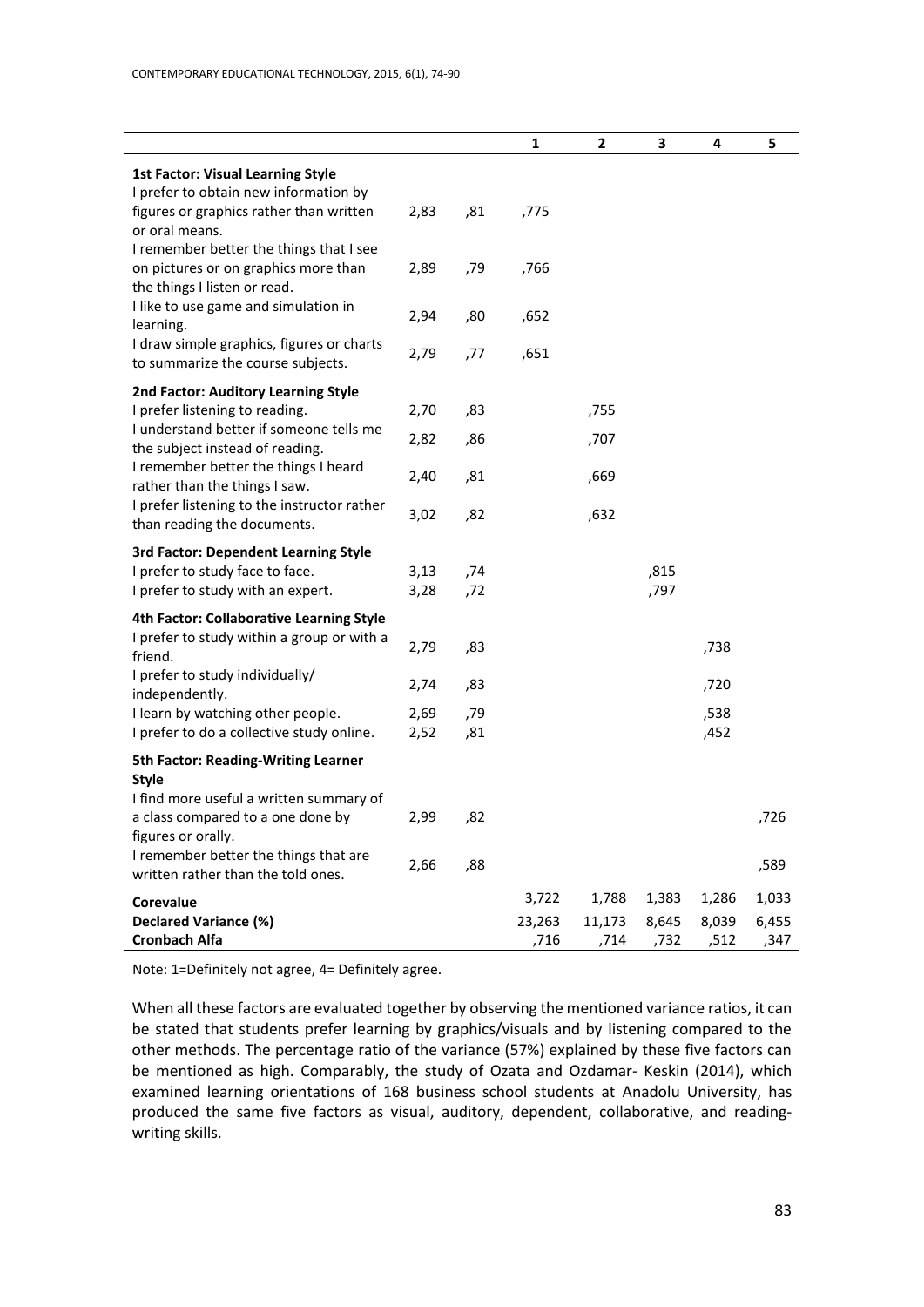### **Problem Solving Skills**

Three factors have been obtained as a result of the factor analysis which is conducted to understand the beliefs of the students related with problem solving skills (Table 4). These 3 factors explain 65% of the total variance. The alpha values of the first two factors are acceptable (0.781 and 0.670) and represent high internal consistency of these components. However, the alpha value for the third factor cannot be calculated due to the inadequate number of items (only 1 item).

The first factor is named as "working on a problem". The 4 sub items of this factor cover statements about identifying the problem and solving it. "Working on a problem" as being the first factor explains the biggest part of the total variance which is 41%. "Asking the right questions to solve the problem" and "gathering the necessary data" are the items that have the highest means within this factor.

Second factor is named as "evaluating the solution methods". The 3 sub items within this factor cover student attitudes towards evaluating the alternative solution methods, solving the problem without giving up, and evaluating their progress. "Evaluating the solution methods" being the second factor explains 12% of the total variance. Within this factor, item "not giving up easily" got the highest mean.

The third and the last factor is named as "avoid solving a problem". Only one item takes place within this factor and it points out students' trust in their friends about problem solving. This factor explains 11% of the total variance. However, the answers that the students have given show that the ratio of third factor is not very high.

When all these factors are evaluated together by observing the variance percentages which are indicated, the factor "working on a problem" is a primary issue when compared to other factors. The percentage the variance explained by these three factors (65%) can be considered as high.

| <b>Items</b>                                                                          | М    | <b>SD</b> | <b>Factors</b> |                |   |  |
|---------------------------------------------------------------------------------------|------|-----------|----------------|----------------|---|--|
|                                                                                       |      |           | 1              | $\overline{2}$ | 3 |  |
| 1st Factor: Working on a problem                                                      |      |           |                |                |   |  |
| I am good at identifying the problems that<br>arise.                                  | 2,94 | ,66       | ,775           |                |   |  |
| I can use the necessary information in order to<br>solve a problem.                   | 3,05 | ,66       | .761           |                |   |  |
| I can use a systematic method in order to solve<br>a problem.                         | 2,77 | ,75       | ,728           |                |   |  |
| I can ask the right questions in order to solve,<br>learn and understand a problem.   | 3,00 | .67       | ,718           |                |   |  |
| 2nd Factor: Evaluating the solution methods                                           |      |           |                |                |   |  |
| I constantly evaluate my progress to be sure<br>about the method that I am following. | 3,08 | 76,       |                | ,803           |   |  |
| I generally think of more than one solution<br>method in order to do something.       | 3,12 | ,70       |                | ,731           |   |  |

Table 4. Factor Analysis Results for Problem Solving Skills (N=20.172)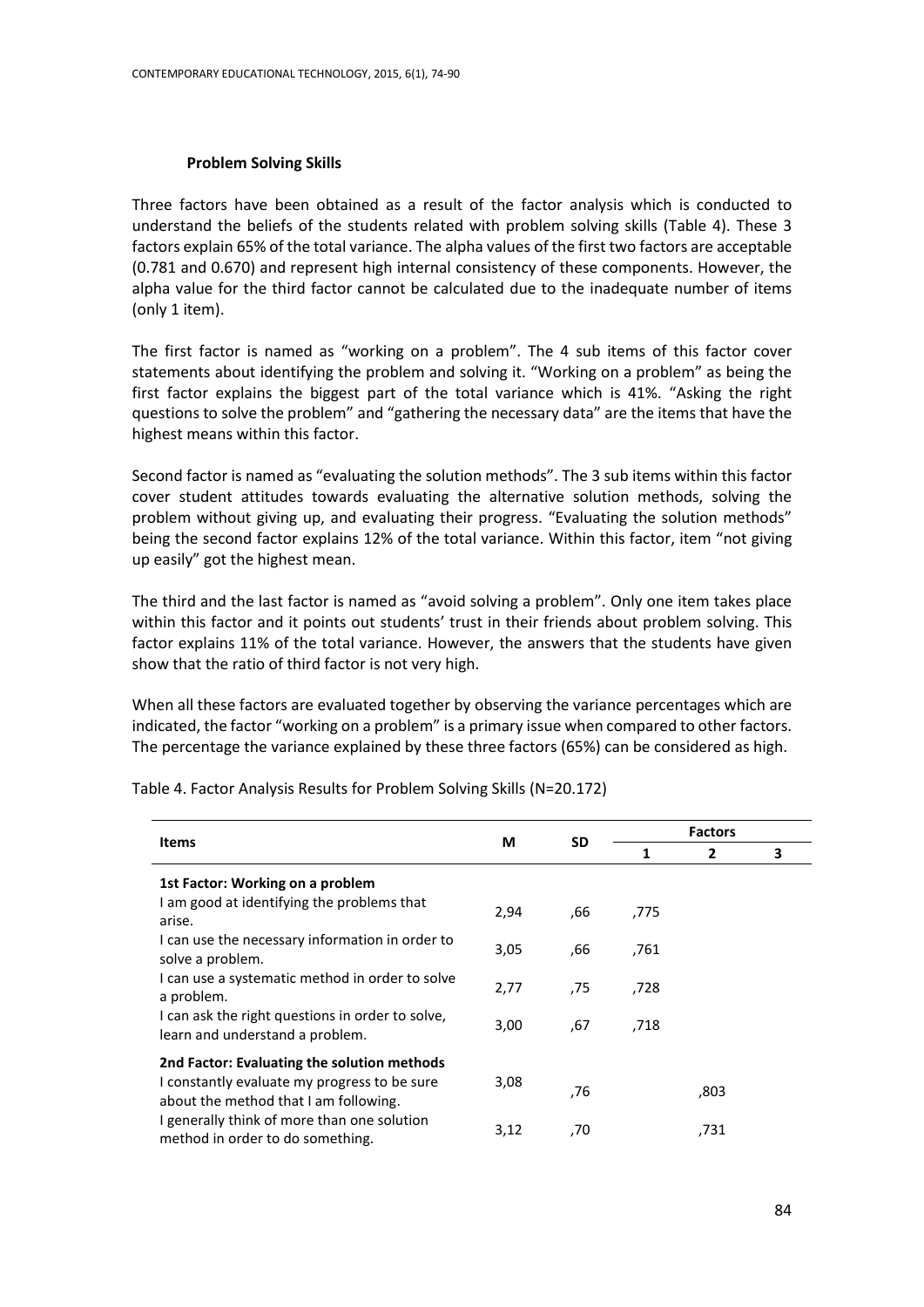| I do not give up easily while working on a hard<br>task.                                    | 3.18 | .77 |        | .685   |        |
|---------------------------------------------------------------------------------------------|------|-----|--------|--------|--------|
| 3rd Factor: To avoid solving a problem<br>I generally trust my friends in solving problems. | 2.09 | .69 |        |        | .991   |
| <b>Corevalue</b>                                                                            |      |     | 3.331  | 1.000  | .917   |
| Declared Variance (%)                                                                       |      |     | 41.638 | 12.502 | 11.468 |
| <b>Cronbach Alfa</b>                                                                        |      |     | .781   | ,670   |        |

Note: 1=Definitely not agree, 4= Definitely agree

# **Project Work Skills**

Three factors were obtained as a result of the factor analysis carried out for the purpose of identifying the project work skills of the students (Table 5). All the alpha values (0.849, 0.773 and 0.736) of these factors are above the level of 0.70. These three factors together explain 71% of the total variance.

The first factor is named as "planning". The 3 sub items of thisfactor cover the statements about planning things which have to be completed before starting a project. "Planning" being the first factor explains 50% in total variance. Setting a target and time management are the items that have the highest ratio within this factor.

The second factor is named as "project management". The 3 items within this factor cover the statements of the students about people expressing themselves within the frame of project management and reaching the information that is required. "Project management" as a second factor, explains 11% of the total variance. Within this factor, "maintaining a ground for sharing the ideas freely" is the item with the highest ratio. However, other items within this factor have ratios close to one another.

The third factor is named as "evaluating the results". The 3 items within this factor identify the evaluation process after a work has been completed and getting the feedback. This factor explains 9% of the total variance. Item having the highest ratio within this factor is about students' thinking over to evaluate themselves after a work is completed.

When all these factors are evaluated together by observing the variance percentages that are indicated, the factor "planning and setting a target" appears to be the main issue when compared to other factors. The percentage of the variance explained by these three factors (71%) can be stated as pretty high.

Table 5. Factor Analysis Results for Project Work Skills (N=20.172)

|       | M | <b>SD</b> | <b>Factors</b>           |   |  |  |
|-------|---|-----------|--------------------------|---|--|--|
| Items |   |           | $\overline{\phantom{0}}$ | - |  |  |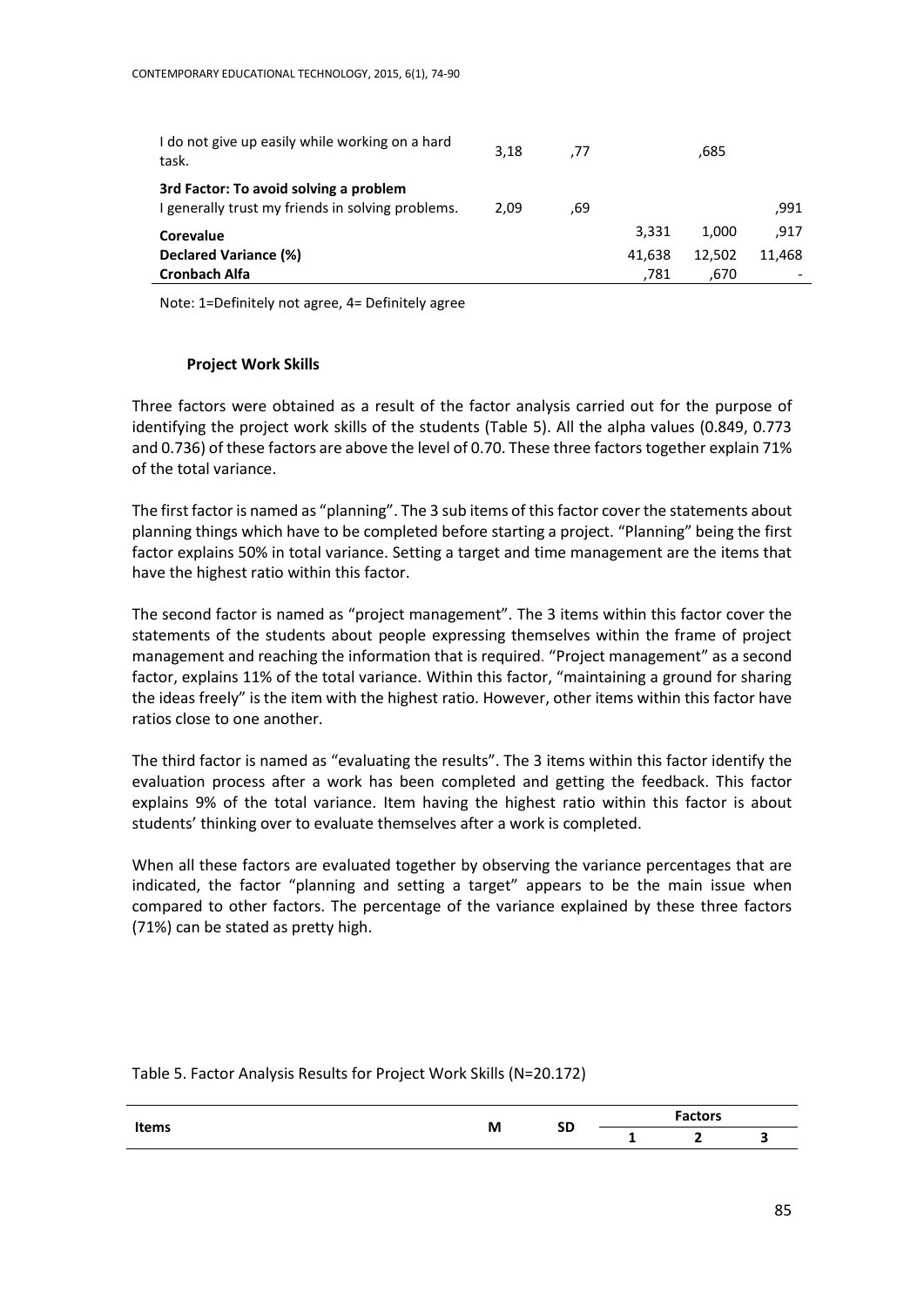| <b>1st Factor: Planning</b><br>Before I start studying I first think about what to<br>do and make a plan.<br>I set a target for my tasks and make a time table.<br>I overview the every phase of my work.                                                                                                                  | 3,26<br>3,39<br>3,23 | .64<br>,61<br>.62 | ,863<br>,807<br>,787    |                         |                       |
|----------------------------------------------------------------------------------------------------------------------------------------------------------------------------------------------------------------------------------------------------------------------------------------------------------------------------|----------------------|-------------------|-------------------------|-------------------------|-----------------------|
| 2nd Factor: Project Management<br>In a group study I ensure that everyone has the<br>necessary information they need.<br>I do what is necessary and make sure that people<br>can express their ideas freely.<br>In a group study I make sure that each person is<br>suitable for the work he/she is doing.                 | 3,18<br>3,29<br>3,20 | .62<br>,61<br>.62 |                         | .792<br>784,<br>,743    |                       |
| <b>3rd Factor: Evaluation of the Results</b><br>I like to get feedback about the work I had done.<br>Once a task is over, I think over the things I have<br>done good and the things I need to improve.<br>In order to reach a target I can prioritize the<br>works that have to be done according to their<br>importance. | 3,38<br>3,46<br>3,33 | ,67<br>,60<br>,61 |                         |                         | ,874<br>,684<br>,540  |
| Corevalue<br>Declared Variance (%)<br><b>Cronbach Alfa</b>                                                                                                                                                                                                                                                                 |                      |                   | 4,547<br>50,525<br>,849 | 1,051<br>11,677<br>,773 | ,823<br>9,143<br>,736 |

Note: In the scale that has been used 1=Definitely do not agree, 4= Definitely agree

### **Ability to Use Digital Tools For The Purpose of Learning**

Four factors have been obtained as a result of the factor analysis that was conducted to understand the learners' abilities to use digital tools toward learning (Table 6). All the alpha values (0.897, 0.924, 0.897 and 0.860) of these factors are above the critical level of 0,70 and represent a very high internal consistency.

Table 6. Factor Analysis Results for Ability to Use Digital Tools for the Purpose of Learning (N=20.172)

|                                                                                                 | М    |           | <b>Factors</b> |      |   |   |  |
|-------------------------------------------------------------------------------------------------|------|-----------|----------------|------|---|---|--|
| <b>Items</b>                                                                                    |      | <b>SD</b> | 1              | 2    | 3 | 4 |  |
| 1st Factor: Ability to use digital learning tools<br>I can comment, suggest and evaluate things |      |           |                |      |   |   |  |
| online.                                                                                         | 3,15 | 0,70      | ,817           |      |   |   |  |
| I can join to the events on social networks.                                                    | 3,18 | 0,71      | ,815           |      |   |   |  |
| I can use applications like Google Docs that are<br>open for sharing.                           | 3,21 | 0,68      | ,759           |      |   |   |  |
| I can work online for a purpose with cooperation.                                               | 2,98 | 0,80      | ,709           |      |   |   |  |
| I can create profiles on social media and manage<br>them.                                       | 2,75 | 0,99      | .663           |      |   |   |  |
| 2nd Factor: Managing digital learning platforms                                                 |      |           |                |      |   |   |  |
| I can do adjustments on digital platforms (visual<br>or audio).                                 | 2,61 | 0,91      |                | ,804 |   |   |  |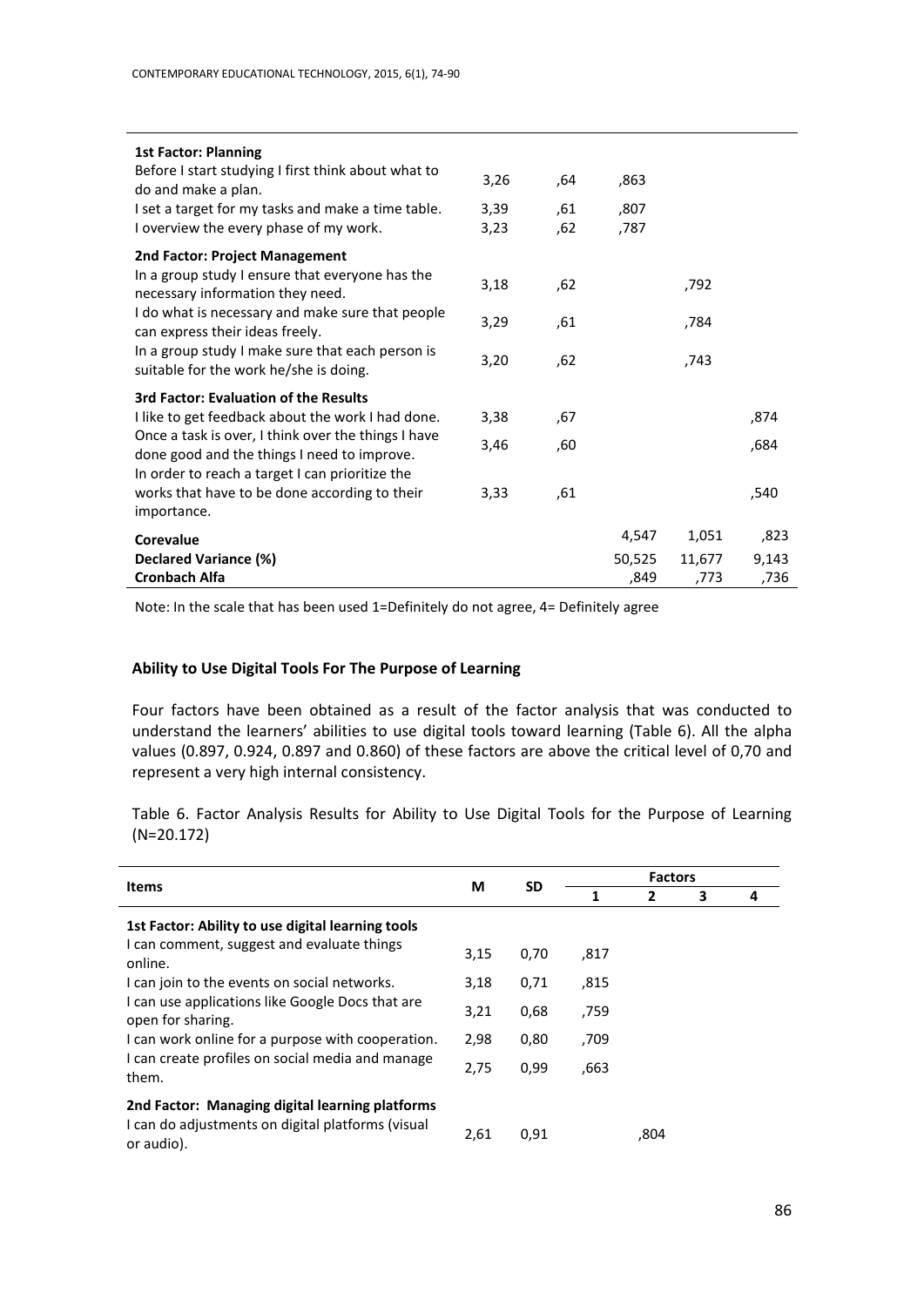| I can upload files (visual or audio) to digital<br>platforms.                              | 2,78 | 0,90 |        | ,781  |       |       |
|--------------------------------------------------------------------------------------------|------|------|--------|-------|-------|-------|
| I can use several applications and contents for<br>one purpose.                            | 2,74 | 0,85 |        | ,737  |       |       |
| I can form digital objects (figures or digital<br>designs).                                | 2,35 | 0,93 |        | ,727  |       |       |
| I can use the version controls of the digital<br>objects.                                  | 2,41 | 0,98 |        | ,671  |       |       |
| I can publish the digital content (in platforms like                                       |      |      |        |       |       |       |
| WEB, PDF, e-book, blog or video).                                                          | 2,54 | 0,98 |        | ,658  |       |       |
| 3rd Factor: Ability to use advanced level digital tools                                    |      |      |        |       |       |       |
| I can use Google Adsense tool.                                                             | 2,07 | 0,94 |        |       | ,783  |       |
| I can make a web list on Google.                                                           | 2,08 | 0,95 |        |       | ,715  |       |
| I can organize advertising campaigns by using<br>several online platforms.                 | 2,08 | 0,95 |        |       | ,710  |       |
| I can write a QR code and manage it.                                                       | 1,63 | 0,81 |        |       | ,688  |       |
| I can create an application.                                                               | 1,78 | 0,87 |        |       | ,666  |       |
| I can use Twitter hashtags.                                                                | 2,21 | 0,96 |        |       | ,656  |       |
| I can act as a moderator in online groups.                                                 | 2,36 | 0,96 |        |       | ,567  |       |
| 4th Factor: Security and ethics                                                            |      |      |        |       |       |       |
| I can stay online in a secure way.                                                         | 2,65 | 0,93 |        |       |       | ,770  |
| I know that I have a social responsibility to act in<br>an ethical way in online platforms | 3,12 | 0,75 |        |       |       | ,715  |
| I know the digital rights of ownership.                                                    | 2,74 | 0,87 |        |       |       | ,665  |
| I can fix my way of communicating according to<br>different target recipients.             | 2,84 | 0,83 |        |       |       | ,539  |
| Corevalue                                                                                  |      |      | 11,306 | 2,154 | 1,349 | 0,850 |
| Declared variance (%)                                                                      |      |      | 51,392 | 9,790 | 6,131 | 3,865 |
| <b>Cronbach Alfa</b>                                                                       |      |      | 0,897  | 0,924 | 0,897 | 0,860 |

Note: 1=Definitely do not agree, 4= Definitely agree

As seen in Table 6, these four factors together explain 70% of the total variance. The first factor is named as "ability to use digital learning tools". The 5 sub items of this factor are about the capabilities of using digital tools for basic learning purposes. The first factor, "ability to use digital learning tools" explains the biggest part of the total variance with 51% .Using Google documents and social networks are the two items that have the highest means under this factor.

The second factor is named as "managing the digital learning platforms". The 6 sub items of this factor cover the attitudes of the learners' abilities to use digital platforms at basic level. "Managing the digital learning platforms" explains 10% of the total variance. Uploading files to digital platforms and using significant applications are the two sub items with the highest means.

Third factor is named as "ability to use advanced level digital tools". The 7 sub items of this factor include the statements about learners' abilities to use digital platforms at an expert level. This factor explains 6% of the total variance. The item with the highest mean within this factor is about learners' acting as a moderator for an online group. The low means of the items within the second and the third factors can be considered as an indicator showing how limited the learners' abilities to use digital technologies are.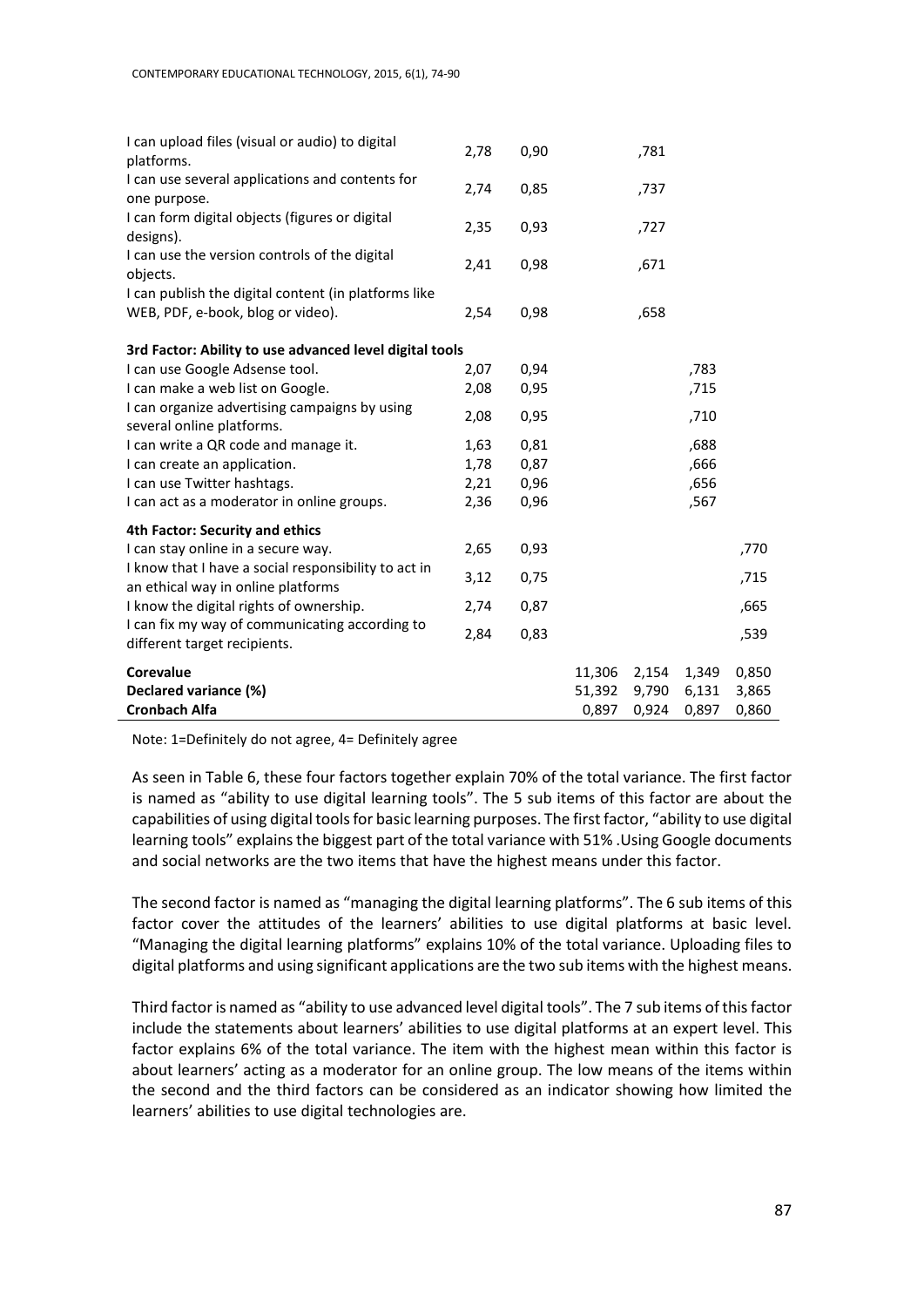The last factor about using digital technologies is the aspect of "security and ethics". The 4 sub items of this factor cover the statements related with doing secure operations in digital platforms and also the right of ownership and ethical behaviors. This factor explains 4% of the total variance. Depending on the means of the answers about these items which learners have replied, it can be said that they do not know much about this issue.

When these factors are evaluated all together depending on the variance ratios, the first factor "managing the digital learning platforms" has more priority compared to other factors. It can be stated that the variance which is explained by these three factors within factor analysis has a 70% share, which can be considered pretty high.

# **Conclusions and Recommendations**

When the digital literacy competence of open and distance learners is analyzed, it can be said that they have the basic competences of digital literacy. It has been pointed out that learners have the skills to use information and communication technologies at a basic level. They need training on how they can use the digital tools more efficiently for the purpose of learning. As McLoughlin (2011) stated, there is still training need for learning on digital literacy skills and digital competencies.

Results of the learning habits can be summarized as follows:

- Participants generally prefer learning through graphics or visuals, through listening, and through written materials. According to Fleming and Mills (1992), these choices are conceptualized as visual, auditory, and reading-writing learning styles.
- Majority of participants are dependent learners and they prefer face to face education. According to Grasha and Reichmann (1996), they enjoy authority figures for specific guidelines on what to do.
- Participants are usually not competitive learners. According to Grasha and Reichmann (1996), competitive learners enjoy competing with other students in a course for the rewards that are offered, rather than learning collaboratively within a group (Kay et al., 2009).
- Most of the participants consider having problem solving and project working skills to deal with educational difficulties. We can say that they have inquiry skills including the ability to investigate resources (Kay et al., 2009).

It is observed that the ratio of using personal computers is high but the use of new generation technologies like smart phones and tablets are not common among the learners. This situation may be due to the fact that the prices of the new generation devices are high. Together with this, it may also rise from the fact that necessity to use these devices in educational settings is not created. Anadolu University's mobile learning and interactive e-book services that have occurred within the context of e-learning transformation may cause a necessity and encourage the learners to use new generation information and communication technologies. Learners' adaptation to new generation technologies is important for them to form new learning habits like learning anywhere and anytime. Otherwise in the near future, facing disparity among the learners and this leading to a digital gap will be inevitable (Goodfellow, 2011).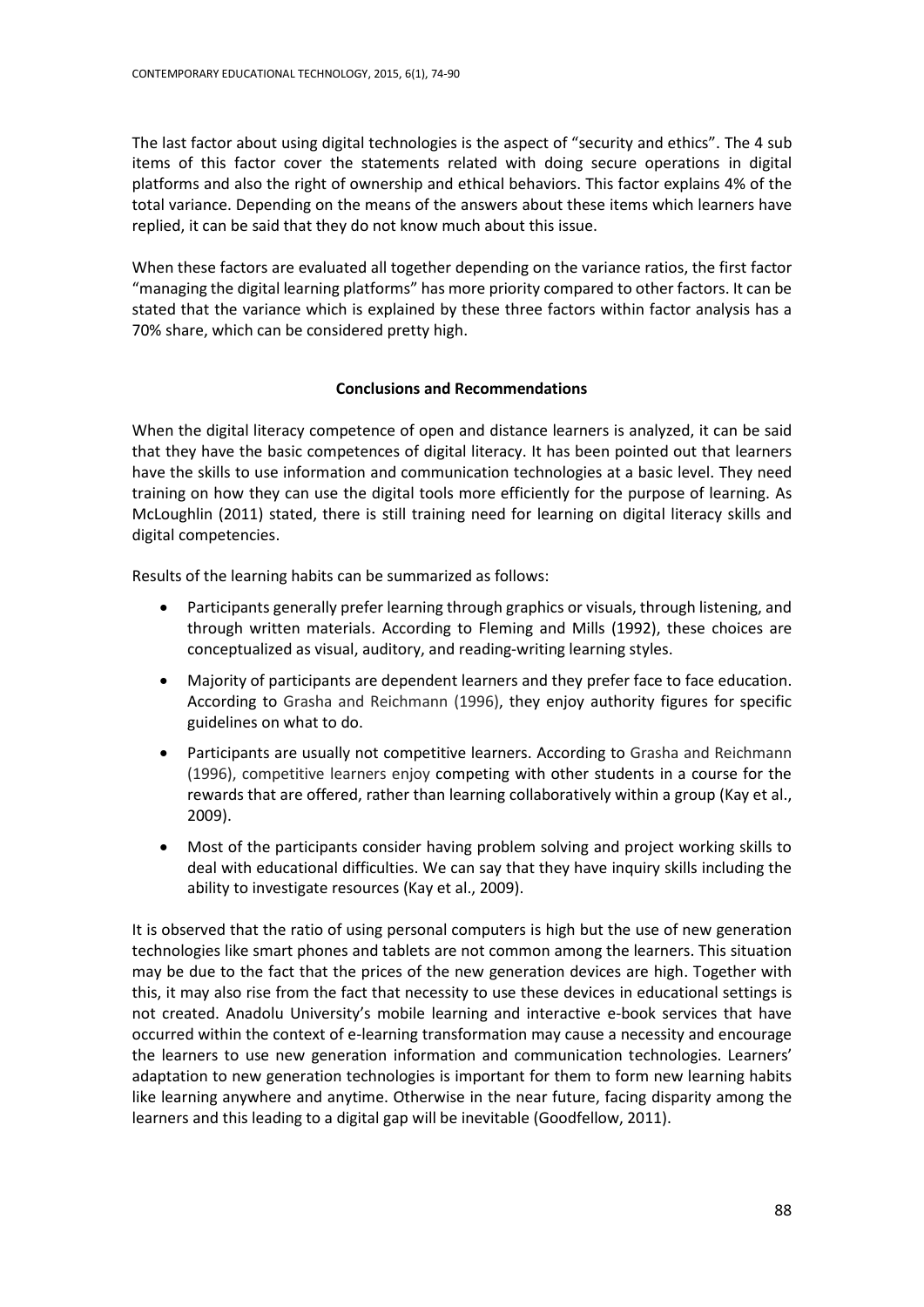It is observed that the learners have the capability of- including skills like- solving problems, working in cooperation for projects, trusting themselves in communicating, reaching the information, analyzing it, evaluation and transmitting it. In terms of designs, they prefer visual learning platforms and by this way they have the ability to read, comment, and understand the information which is given with pictures and graphics. Their apparent dislike of collaborative online group work may be problematic as this is often a way in which modern businesses work. This may provide a unique opportunity to promote collaboration in education to support employability. Taking into account all of these, further research is needed to explore how to increase the use of digital tools efficiently for the purpose of learning and also how to design learning environments to improve distance learners' digital literacy.

#### **References**

- Altunisik, R., Coskun, R., & Bayraktaroglu, S. (2012). *Sosyal bilimlerde araştirma yontemleri [Research methods in social sciences].* Sakarya: Sakarya Kitabevi.
- Claxton, G., Powell, G. & Chambers, M. (2004). *Building 101 ways to learning power*. Bristol, UK: TLO.
- Covello, S. (2010). *A review of digital literacy assessment instruments*. Syracuse University School of Education/IDD & E, IDE-712: Analysis for Human Performance Technology Decisions. Retrieved on 22 Jan 2013 from http://www.apescience.com/id/fulltext/ research-on-digital-literacy-assessment-instruments
- Daniel, J. S. (1996) *Mega-universities and knowledge media: Technology strategies for higher education.* London: Kogan Page.
- Fleming, N.D. & Mills, C. (1992). *VARK: A guide to learning styles*. Retrieved on 10 July 2013 from http://www.vark- learn.com/english/page.asp?p=categories
- FutureLab. (2010). *Digital literacy across the curriculum handbook*. Retrieved on 22 January 2013 fro[m http://www.futurelab.org.uk/sites/default/files/Digital\\_Literacy\\_handbook](http://www.futurelab.org.uk/sites/default/files/Digital_Literacy_handbook%20_0.pdf)  [\\_0.pdf](http://www.futurelab.org.uk/sites/default/files/Digital_Literacy_handbook%20_0.pdf)
- Gilster, P. (1997). *Digital literacy*. New York: John Wiley and Sons.
- Goodfellow, R. (2011). Literacy, literacies, and the digital in higher education. *Teaching in Higher Education*, *16*(1), 131-144.
- Grasha, A.F. & Riechmann, S.W. (1996). *Student learning style scales*. Retrieved on 19 July 2013 from http://academic.cuesta.edu/wholehealth/disted/about\_styles.htm
- Hadfield M., Jopling M., Royle K. & Southern L. (2009). *[Evaluation of the Training and](http://www.wlv.ac.uk/www.tda.gov.uk/techforteaching)  [Development Agency for Schools' funding for ICT in ITT Projects](http://www.wlv.ac.uk/www.tda.gov.uk/techforteaching)*. London: TDA.
- Hair, J.F, Anderson, R.E, Tatham, R.L., & Black, W.C. (1998). *Multivariate data analysis* (5th ed.). Upper Saddle River, NJ: Prentice Hall.
- Hunt, L., Eagle, L., & Kitchen, P.J. (2004). Balancing marketing education and information technology: Matching needs or needing a better match? *Journal of Marketing Education, 26(*1), 75-88.
- Kay, D., McGonigle, B., Patterson, W., & Tabbiner, B. (2009). *Next generation user skills report*. Sero Consulting. Retrieved on 6 May 2010 fro[m http://www.digital2020.org.uk/skills/](http://www.digital2020.org.uk/skills/%20strands/nextgen)  [strands/nextgen](http://www.digital2020.org.uk/skills/%20strands/nextgen)